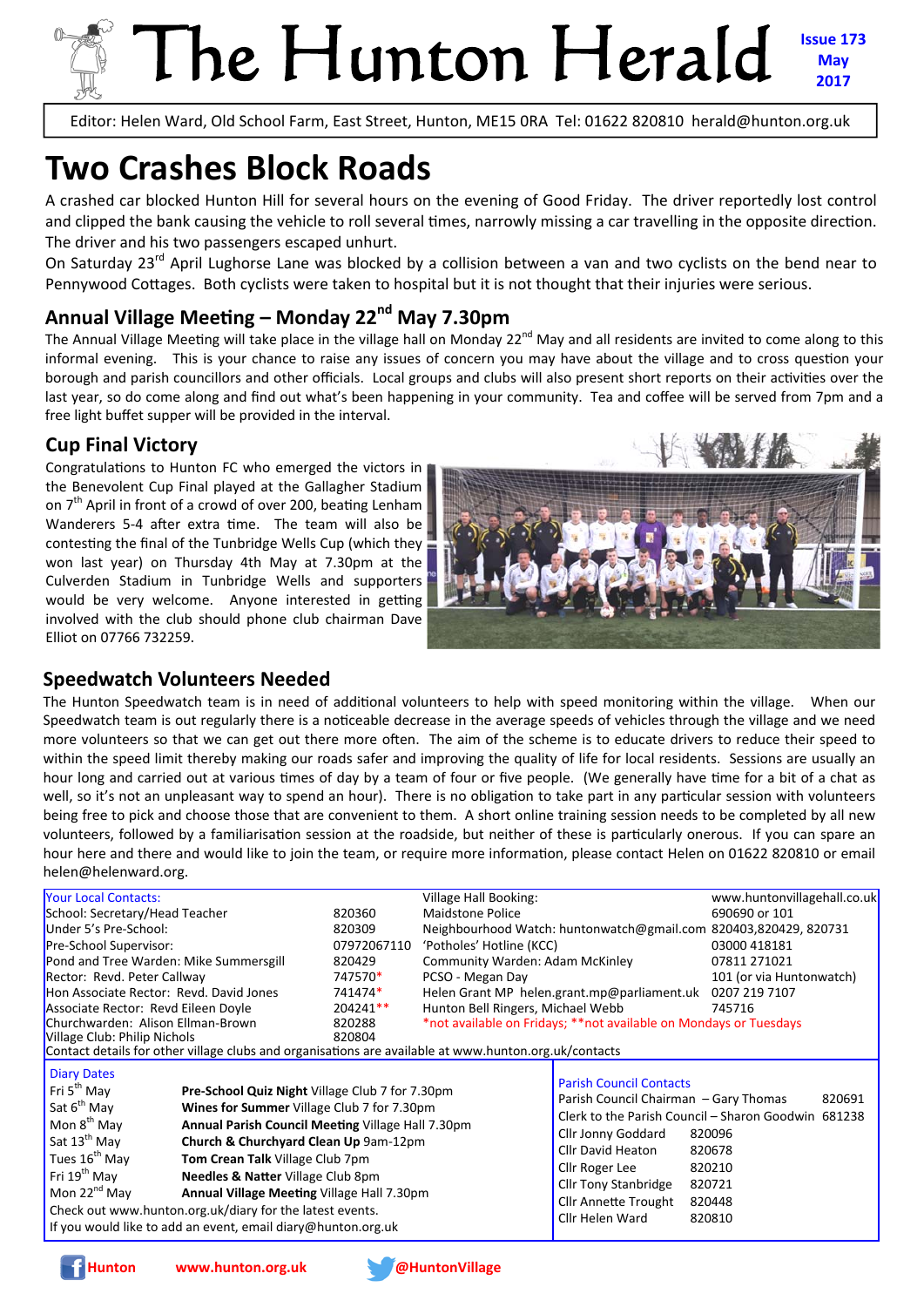#### **Pastoral Letter**

The wedding season is upon us once more. There are wedding fairs all over the country almost every weekend as couples look for inspiration, ideas, products and services. From cakes to caterers, drinks to dresses, hen and stag dos to honeymoons, stationery to shoes, everything you could ever need or want or desire can be found at wedding shows or fairs. You can even find out about getting married in the Church of England!

It seems that people are willing to spend vast amounts of money on a wedding. According to a survey carried out by hitched.co.uk the annual bill for weddings in the UK is a staggering £10 billion. From engagement through ceremony, celebration and honeymoon the average cost of a wedding in the UK is an astonishing £36,000. Yes, £36,000. That does include the clothes and gifts purchased by the guests but the cost to the bride and groom (or their parents if they are very fortunate) still amounts to over £12,000 for the wedding day and an additional £2,700 on a honeymoon.

The average couple spend £2,500 on food, £1,500 on venue hire, over £1,000 on clothes, nearly £400 on flowers and £300 on a cake. Getting married in church costs about £580 including an organist.

The church is really enthusiastic about marriage. Many couples who have lived together see it as the "gold standard" or the final step in securing their relationship. It is God's blueprint for a lifelong loving relationship and creates an environment in which families can flourish physically and emotionally. About 77,000 (a third of) weddings take place in churches each year and nearly every couple who do so say that it is because it makes the marriage special, it is a spiritual thing. Only 4% marry in church because of the pretty buildings.

The Church of England has a great website (www.yourchurchwedding.org) which allows couples to plan their ceremony, choose hymns and readings etc. It's a great resource and one couple said this about it: "Just wanted to say what a fantastic website you have. There has obviously been a lot of thought and hard work put in to make it so helpful. Particularly liked the planner and the fact that you listen to the hymns to help you decide. I was going to get married in a country hotel but I have now changed my mind so I will be getting married in a church next year. I will definitely be using the online planner. Many thanks."

Many blessings, *Rev Peter Callway* 

#### **Pothole Blitz**

Kent County Council has launched its 2017 pothole blitz, which will be continuing throughout the spring and summer. If you spot a pothole around the village please report it using the online fault reporting tool available on their website www.kent.gov.uk/ highways. They've made the form simpler and quicker to use, especially from mobile phones and tablets.

#### **Book Group Review – I am Pilgrim by Terry Hayes**

I am Pilgrim, the debut novel by Terry Hayes, follows former US intelligence agent, codename Pilgrim, as he is brought in to help investigate the murder of a woman in a New York hotel room. What begins as an unusual and challenging investigation becomes a terrifying race-against-time to save America from oblivion as Pilgrim journeys from a public beheading in Mecca to a deserted ruins on the Turkish coast via a Nazi death camp in Alsace and the barren wilderness of the Hindu Kush in search of the faceless man who would commit an appalling act of mass murder in the name of his God.

Many members were put off by the size of the book. It was a gruesome thriller, very of the moment as it followed a "lone wolf" terrorist, and a bit far fetched in places. The group gave it three out of five stars.

#### **Brenda Day 1916-2017**

We are very sad to report that former Hunton resident, Brenda Day, whom many of you will remember celebrated her 100<sup>th</sup> birthday last November, passed away on Sunday  $2^{nd}$  April following a short illness.

Born Brenda Body into a farming family from Biddenden, she attended Goudhurst Ladies College and became a nanny. During the Second World War she served with the WAAF and was a plotter in the operations room at RAF Fighter Command in Stanmore, where she plotted the course of the plane taken by Rudolf Hess when he arrived in Scotland on a secret mission to negotiate peace with Britain.

In 1942 she married Roland Day, who was from a big farming family in West Farleigh, and in 1946 the couple moved to Elphicks Farm in Hunton, where they farmed for 50 years and brought up their three children, Robert, Simon and Diana. They were both keen tennis players and Brenda also played bowls for Kent. They retired to West Farleigh in 1996, where Brenda continued to live independently following Roland's death in 2011.

A service of thanksgiving and cremation was held at Vinters Park Crematorium on Monday 24<sup>th</sup> April.

#### **Potential Cuts to Local Rail Services**

The government is currently consulting on the future of the South Eastern Rail Franchise. The contract with the current operator expires in December 2018 so they are looking at ways to improve the network ahead of awarding a new franchise. One suggestion being considered is providing faster services between Ashford and Tonbridge by cutting services to the "less used" intermediate stations which would include Paddock Wood, Marden and Staplehurst. The consultation document and details of how to respond can be found at www.gov.uk/government/consultations/future-of-south-eastern-rail-services.

#### **Changes to Bus Services**

There have been some changes to the bus services that run through the village. In most cases the No 25 bus has replaced the No 26 (with the exception of the early morning and afternoon school day services which are still the No 26). The first bus of the morning now starts from the war memorial in Yalding, and as it no longer has to cross Yalding Bridge, should hopefully run to time. A number of services have been re-routed to run via Gallants Lane. The bus that runs along East Street on school day mornings and afternoons is now the No 22. Full details of these changes and an up to date timetable can be found at www.nu-venture.co.uk or by phoning Nu-Venture on 01622 882288.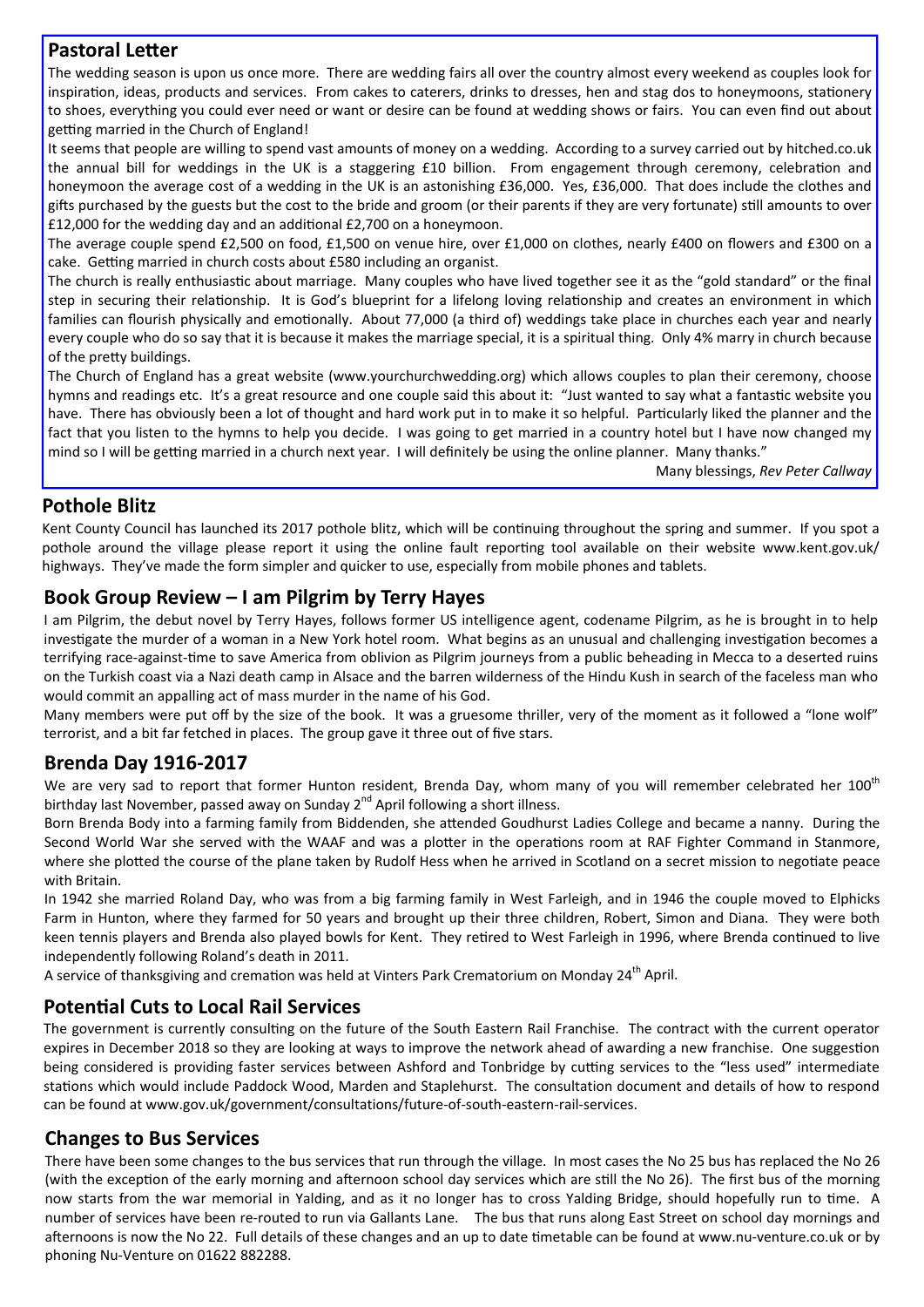#### **Help Improve the River Beult SSSI**

Natural England and the Environment Agency would like to invite you to help them to improve the River Beult Site of Special Scientific Interest (SSSI), between Hadmans Bridge near Smarden and its confluence with the River Medway at Yalding. This piece of work is part of an action plan being developed by the Medway Flood Partnership to better manage water across the catchment.

They want to understand how you use the river and how it could better meet people's needs in the catchment  $-$  this could be through managing water levels differently, creating better habitat for fish or... something else!

This builds on work local people and organisations have already started through the Beult Catchment Improvement Group. Your involvement will be essential to improve the river as a natural resource for people and wildlife.

They want to know:

- What geographical area of the River Beult SSSI are you interested in?
- What are your ideas for improving land and water management on the River Beult?
- How would you like to be kept informed? (e.g. letter, email)

They will use this information to gather a wide variety of options, which will be considered for feasibility. They will then hold workshops in the summer to discuss the shortlisted options in more detail.

If you would like to help with the consultation, please contact Sam Thomas, Biodiversity Technical Officer on 03708 506506 or email sam.thomas@environment-agency.gov.uk.

## The Gardens Open Day With Yalding Beekeepers - Sunday 14<sup>th</sup> May 10.30am to 4pm

A fantastic opportunity to enjoy these much loved private gardens (formerly Yalding Organic Gardens) in spring. Throughout the day there will be live music playing, so why not have a lazy Sunday and relax in the tranquility of the gardens with a mid-late morning drink and a piece of homemade cake in the beekeepers' refreshment tent, or stay on for a hog roast lunch with a cold beverage from The Gardens' staffed bar. Visit the beekeepers' apiary in the paddock, see live bees behind glass in an observation hive, make your own solitary bee house, or find out more about beekeeping. Or just browse some beekeeping equipment, craft, plant and country stalls. The Beekeepers' Auction is back this year and info for buyers or sellers can be obtained by emailing treasurer@yaldingbeekeepers.co.uk. Entry £5 per person, children under 16 are free. Free parking. Sorry no dogs (except guide dogs). Disabled access friendly. The Gardens, Benover Road, Yalding ME18 6EX.

#### **Weir Safety Warning**

Kent Fire and Rescue Service (KFRS) has warned of the dangers of swimming in the weir at Yalding. The area close to Teapot Island and The Lees attracts many visitors in the summer months and families are often found paddling in the shallow river water between the sluice gates and the bridge, ignoring the "danger", "keep out" and "no swimming" signs. In recent years, there have been several serious 'near misses', where people have been close to drowning and have needed to be rescued.

Swimming in any river is extremely dangerous as there may be strong currents and the water can very cold, even on a warm day, but the area of the weir pool is especially hazardous due to the automatic sluice gates, which control water levels along the river. These gates can open at any time, without warning to release water from upstream, turning a shallow pool into a dangerous torrent. Anyone in the water can find themselves quickly out of their depth and can soon get into difficulty. There is a strong risk of them getting washed under the bridge into the main part of the River Medway, into very deep water, with even stronger currents and hidden dangers. This area has steep banks, making it difficult for anyone to get out.

To help prevent people accessing the water the EA has recently installed a new security gate by the weir pool and fitted additional rows of handrail on existing fencing to fill in where there are gaps. Yalding Parish Council is also in the process of erecting a fence, gates and signage at the top of the slipway on the Lees car park to make people more aware of the danger of entering the weir pool and to hopefully prevent small children running off on their own.

KFRS community safety delivery manager Rob Groombridge said: "Please make sure you and your family stay safe from this danger by keeping out of the water and the weir pool. Make sure your visitors know about the dangers too!"

#### **Village Fete – Help Needed!**

A reminder that the village fete takes place on Saturday  $17<sup>th</sup>$  June from 2-5pm. Volunteers are needed to help with setting up and taking down before and after the event, manning stalls, serving refreshments and parking. Please let Annette know on 01622 820448 if you are able to help.

#### **Beer and Cider Festival**

Following the popularity of last year's beer and cider festival, Liz Ridgeway has agreed to organise another one this year. It will be held at the village club in September, although the date is yet to be confirmed.

## **Talk on Tom Crean, AntarcƟc Explorer – Tuesday 16th May**

Non-members, both male and female, are invited to join the WI at Hunton Village Club for the latest talk in their program of open evenings. Michael Smith, a freelance journalist who worked for the Guardian, Observer and Evening Standard for more than twenty years, will give a talk on the Antarctic explorer, Tom Crean. Tom ran away to sea aged 15 and played a memorable role in Antarctic exploration. He spent more time in the unexplored Antarctic than Scott or Shackleton, and outlived both. He was amongst the last to see Scott alive, being in the search party that found the frozen body. An unforgettable story of triumph over unparalleled hardship and deprivation, supported by archive photos, it promises to be a fascinating evening.

The club and the bar will be open from 7pm and non-members are welcome to come along for a small donation of £5 each to include light refreshments. Please let Ann Sawtell (01622 820731) or Fay Joyce (01622 820644) know if you are coming so that they can ensure there is enough seating and, more importantly, tea, coffee and cakes.